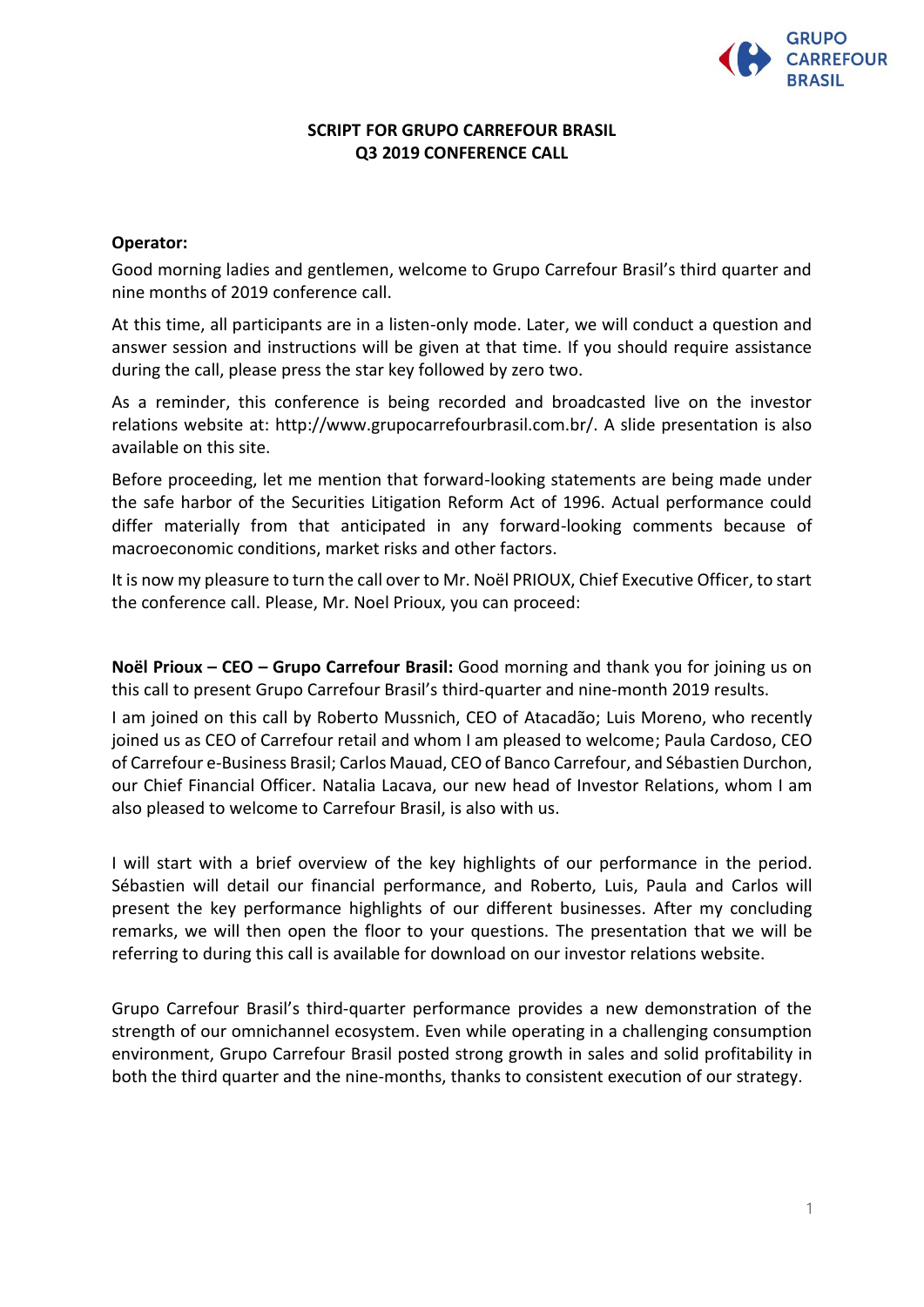Carrefour retail posted its best quarterly sales growth in five years, Atacadão continued its expansion, Banco Carrefour recorded record billings and our e-commerce continues to advance.

I'd like to mention some of the key advances of the nine months as we continued the development of our omnichannel strategy, with a focus on connecting the physical world and the digital one, offering a seamless customer experience in-store and online and a growing range of services.

The strength of our ecosystem starts in the physical store, and we continued our expansion in the third quarter. We opened three new Atacadão stores, bringing the number of openings this year to 15, in line with our target to open 20 this year, and we continue to develop proximity with the opening of two new Express stores, bringing our convenience network to 123 stores at end-September. We also took a decisive step in our supermarket network recently by signing a partnership with the Super Nosso group in Minas Gerais under which they will take over the operation of our 17 supermarkets in the region of Belo Horizonte to re-dynamize their performance based on their local market and customer knowledge.

In line with our omnichannel strategy, we have rolled out Click & Collect to 106 stores for our non-food offer and have rolled it out to five stores for our food offer in the past quarter. Drive is now available for online food order pick-up in 28 stores, of which 11 were opened in Q3.

Our Marketplace continues its rapid ramp-up, and we now have nearly 3,200 sellers and over 3 million SKUs in our platform at end-September. We introduced Carina – Our Artificial Intelligence-enabled virtual after-sales assistant, creating a single customer service from 14 different channels previously.

Our ecosystem concept goes hand-in-hand with partnerships to speed up our digital transformation and enhance our service offering and we continued to make progress in the first nine months of 2019. The Rappi last-mile delivery service is now available in 126 stores in 26 cities, and it has contributed to a growth of more than five-fold on our food GMV compared with the third quarter of last year. We are also testing an autonomous store in Sao Paulo with Zaitt and working with Propz to improve our use of data, as we continue to seek to bring innovation to our customers.

Just yesterday, we announced a new partnership with Hirota to offer their ready to eat meals in our stores, starting with three stores in three different formats in Sao Paulo.

This quarter was also marked by the announcement that we have acquired a 49% stake in Ewally, a fintech specialized in digital financial services. In a nutshell, Ewally is an e-wallet focused on the inclusion of "unbanked" people, a population of 45 million people representing around R\$ 800 billion in transactions, providing services such as paying bills, money transfers and others through a mobile app.

This is another step in developing our financial services as part of our ecosystem and creating touchpoints with clients. We saw record growth in billings at Banco Carrefour, up 30.6% in Q3 vs the same quarter last year.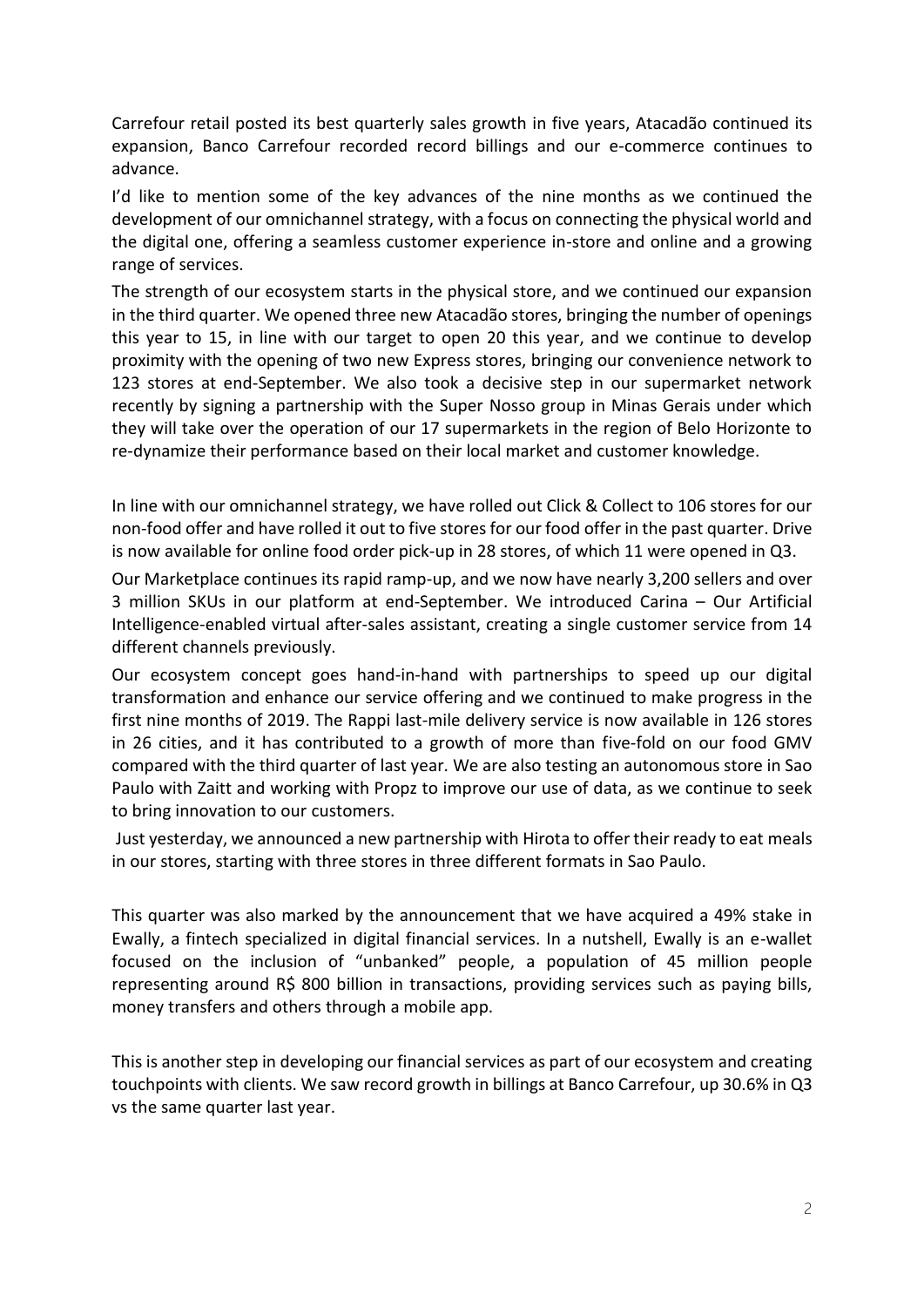Finally, as you know, the Carrefour Group has set itself the global ambition of being the leader in the food transition for all, bringing healthy food to consumers at accessible prices, and we continue to make progress towards that goal.

Healthy food aisles are now rolled out in 74 hypermarkets and the target is to complete the roll-out by the end of the year. We now have about 3,000 healthy and organic food SKUs. Net sales of organic products were up 22% in Q3 vs the same quarter last year, while private label sales rose 30% in the same period. The share of private label in our food offer now represents 13% of total food sales, and we target 20% penetration by 2022.

So as you can see, our omnichannel ecosystem continues to grow and to contribute to our numbers, as Sébastien will now tell you.

# **Sébastien Durchon – CFO:**

Thank you, Noël and good morning to everyone. On slide 5, you see how this strategy translates into our numbers. I will present here the key numbers of the quarter and the ninemonth period. My comments are on numbers prior to IFRS 16 for the sake of comparability.

Let's start with our Q3 performance:

Our gross sales rose 8.4% to R\$ 15.1 billion. Ex-petrol reached 8.9%

Adjusted EBITDA grew by 7.2% to R\$ 1.1 billion, for a margin of 7.7%, stable year-on-year and Adjusted net income, Group share, increased by 14.7% to R\$ 448 million, equivalent to a 3.3% margin

If we look at the nine-month performance, growth is equally strong:

Gross sales were up 10% to R\$ 44.6 billion, adjusted EBITDA was up 11.9% to R\$ 3.1 billion, with margin up 14 basis points to 7.6%, adjusted net income, Group share, at R\$ 1.3 billion, was up 13.9%, with a 3.2% margin and our balance sheet is strong even with a high level of investments, with net debt of R\$ 2.2 billion at end-September, representing 0.5 times net debt EBITDA.

This is, a very strong performance that underscores the momentum of the Carrefour Brasil ecosystem.

Before taking a closer look at our financials, I would like to focus on slide 6 on the backdrop of this performance, as we continued to operate in a challenging consumption and macroeconomic environment.

As you know, the Brazilian economy has underperformed expectations, even if we have seen some advances recently. Unemployment, while starting to drop, remains persistently high at 11.8%, as shown on the graph on the slide, and household income is increasing below inflation, which impacts purchasing power, notably among lower-income households.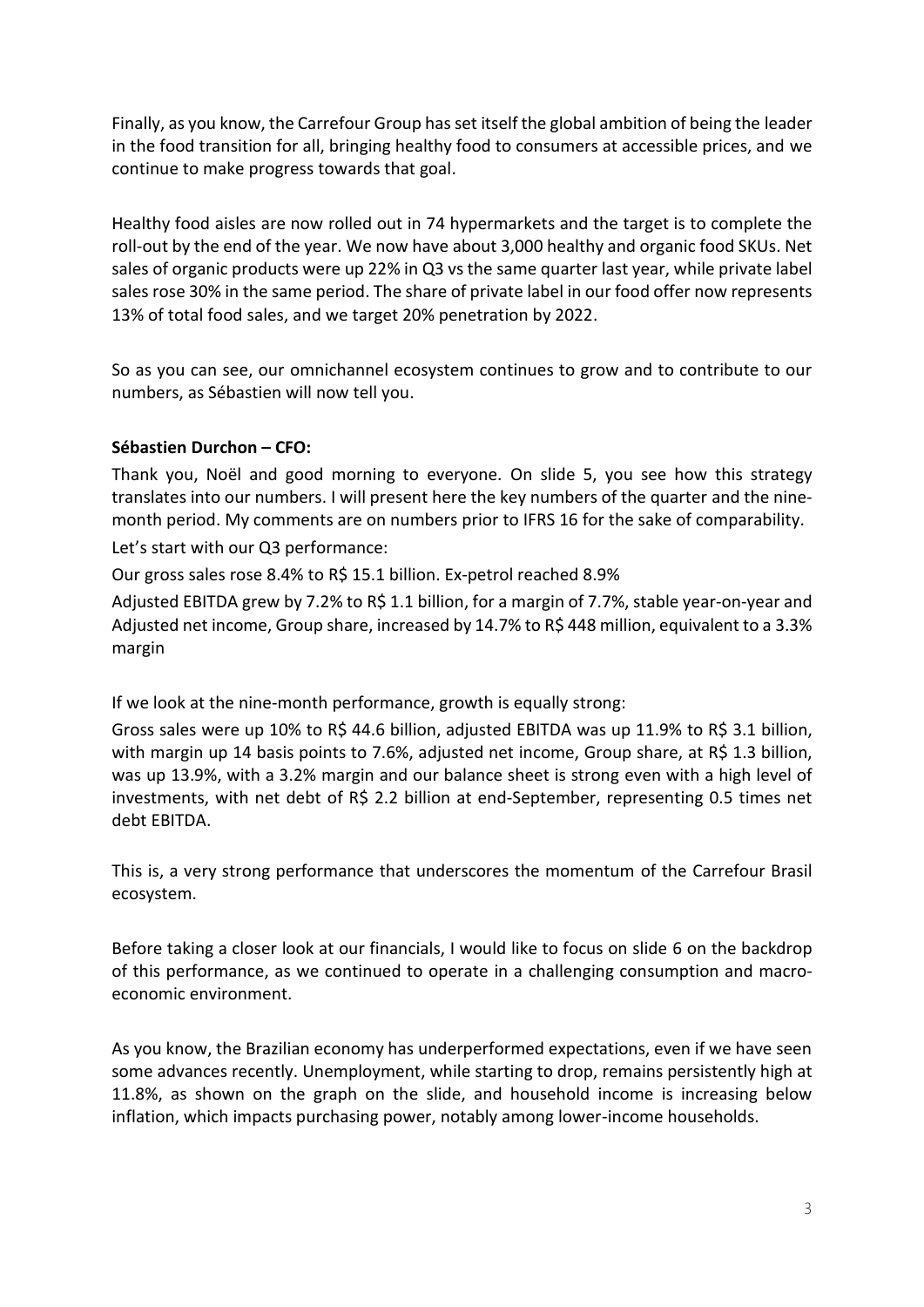At the same time, we have operated in a somewhat volatile inflation environment, with food inflation rising in Q1, as shown on the first graph on the slide, and then gradually easing beginning in Q2. The IPCA food-at-home inflation index was at 4.3% in Q3 vs 7% in Q2, suggesting more moderate inflation for the rest of the year.

This combination has impacted retail sales, as you see on the chart on the right-hand slide of the slide. Sector volumes are down 2.1% and units are down by 4.5%, and frequency of visits and volume per visit are also down.

I wanted to highlight this as it is important to have this in mind to measure our performance in the period. Let's start with our sales performance on slide 7.

On the graphs on slide 7, you can see consistent year-on-year growth in sales both in Q3 and in the nine months. Our total gross sales were up 8.9% in Q3 ex-petrol.

The graph on the left-hand side shows that we have added R\$ 1.1 billion in gross sales in Q3 2019 vs the same quarter last year, resulting from Atacadão's strong expansion and solid growth in Retail.

Similarly, in the nine-month period, our gross sales reached R\$ 44.6 billion, a growth of 10% or R\$ 4 billion year-on-year.

On the right-hand side, we look at the breakdown of sales. You see that quarter after quarter, the pace of expansion remains steady, with a Q3 contribution of 5%, largely thanks to Atacadão's sustained pace of store openings. Total growth in the period was 8.9%, with Carrefour Retail posting its best like-for-like quarterly growth in five years and reaching a total growth of 8,9% while Atacadão posted total growth of 9% despite a challenging environment. This performance reflects the success of our decisions in the past years to reposition our hypermarkets, expand in Cash & Carry, invest in e-commerce, omnichannel initiatives and new financial services, which demonstrates the power of our ecosystem to generate additional revenue.

Let's now turn to a look at our simplified P&L on slide 8.

Our net sales posted strong growth, up by 8.1% in Q3 and 9.8% in the nine months, driven by solid growth at both Carrefour Retail and Atacadão.

Gross profit was up in double-digits both in Q3 and the nine months reflecting better margins at Carrefour Retail and Banco Carrefour in Q3. Gross margin was up by 44 basis points in Q3 and 39 basis points in the nine months, driven by Carrefour Retail. SG&A expenses were up in Q3, reflecting Atacadão's expansion. However, as a percentage of sales, they were wellcontrolled, reflecting our continued financial discipline.

EBITDA was up 7.2% to 1.062 billion, and 11.9% nine-months accumulated with stable margins of 7.7%.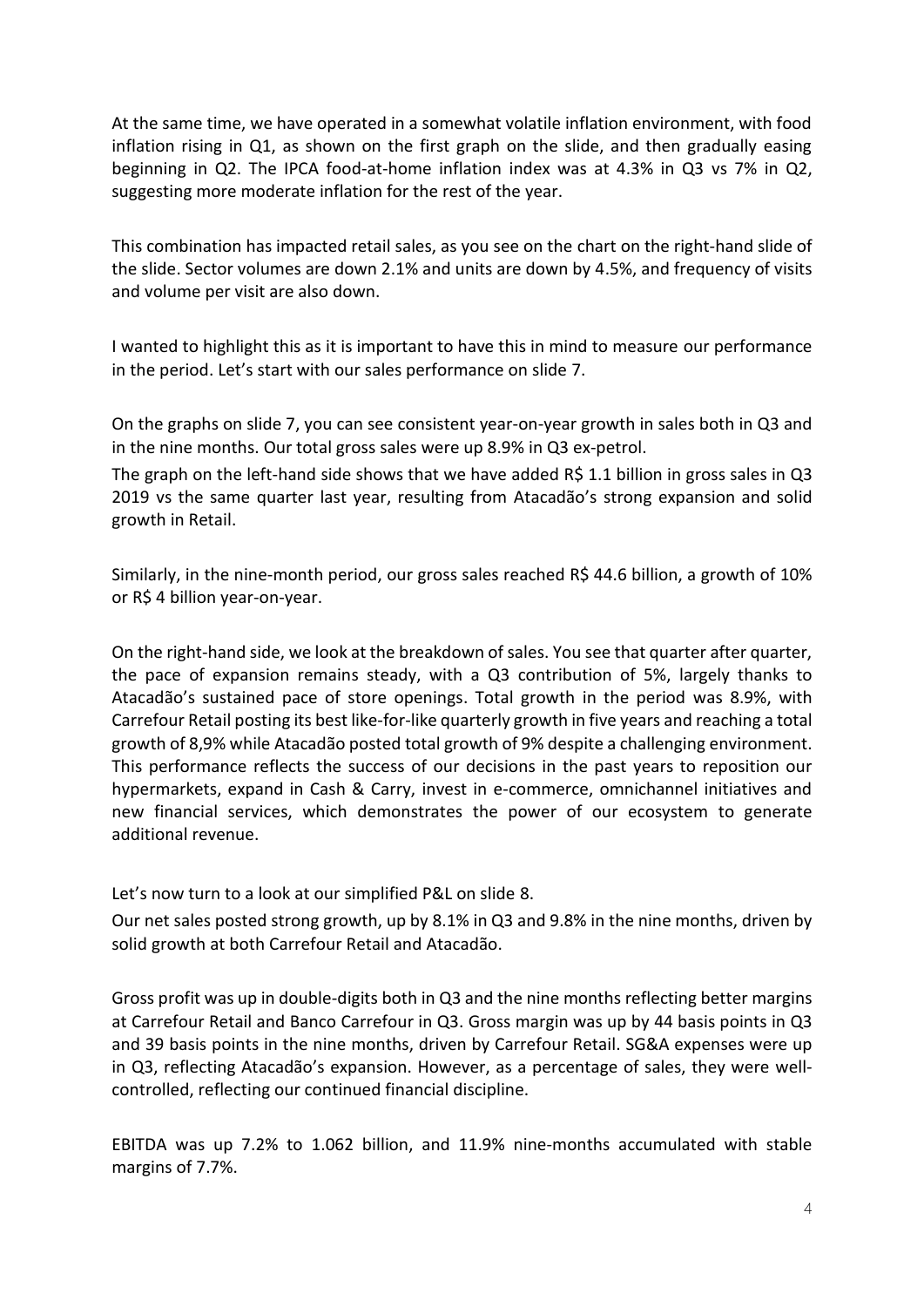Our adjusted net income, Group share, was up a strong 14.7% in Q3 and 13.9% in the nine months, which reflects investments that we're doing to sustain our operations growth. Let's now look at our performance by business unit, and for that, I will now hand over to Roberto to comment on Atacadão.

## **Roberto Mussnich - CEO – Atacadão:**

Thank you very much Sébastien and good morning to all. Atacadão recorded 9% growth in its total sales in Q3, demonstrating the strength of its brand and positioning, as well as our decision to significantly accelerate our expansion with 15 new stores since the start of the year, of which three new openings in the third quarter and three in October. Atacadão's gross sales grew by a strong 12.3% in the first nine months.

As you see on the chart, expansion contributed 6.9% to our total sales growth, vs 6% in Q3 of last year, showing greater efficiency in expansion, while like-for-like sales were up 1.8%. This like-for-like growth reflects the challenging environment in which we operated, notably a slowdown in food inflation that was particularly strong in commodities. It's also important to bear in mind that we benefited in Q3 of last year from a sales boost in July linked to the aftereffects of the May truckers' strike. Excluding July, like-for-like growth was 2.7%.

In Q3, our gross margin stood at 15.1%, reflecting a tough comparable base as mentioned, a market contraction and continuous attention to market competitiveness, with a strategic decision to maintain our price leadership.

Over the nine-month period, gross margin rose by 18 basis points to 15.4%.

The Adjusted EBITDA trends are similar to those I described for gross margin. Nine-month EBITDA was 11.8% to over R\$ 1.9 billion, with margin stable at 7%. In Q3, EBITDA margin was 6.7% as a result of the three reasons I mentioned.

On slide 11, we take a more detailed look at our expansion strategy. With 12 openings in the first nine months, of which 3 in Q3, plus another three openings in October, we have opened 15 stores year-to-date. We are thus well on track to meet our target of 20 new stores again this year.

As you know, Atacadão is one of the retailers with a truly nationwide presence in Brazil, and our openings this year were well distributed in 9 different states. We recently opened our first store in Curitiba, in the southern state of Parana with new swallow-shaped architectural model.

Reflecting the strategy, we described at the March Investor Day, we have adapted our store sizes. With that, let me hand over to Luis to comment on Carrefour Retail.

### **Luis Moreno – CEO of Carrefour retail:**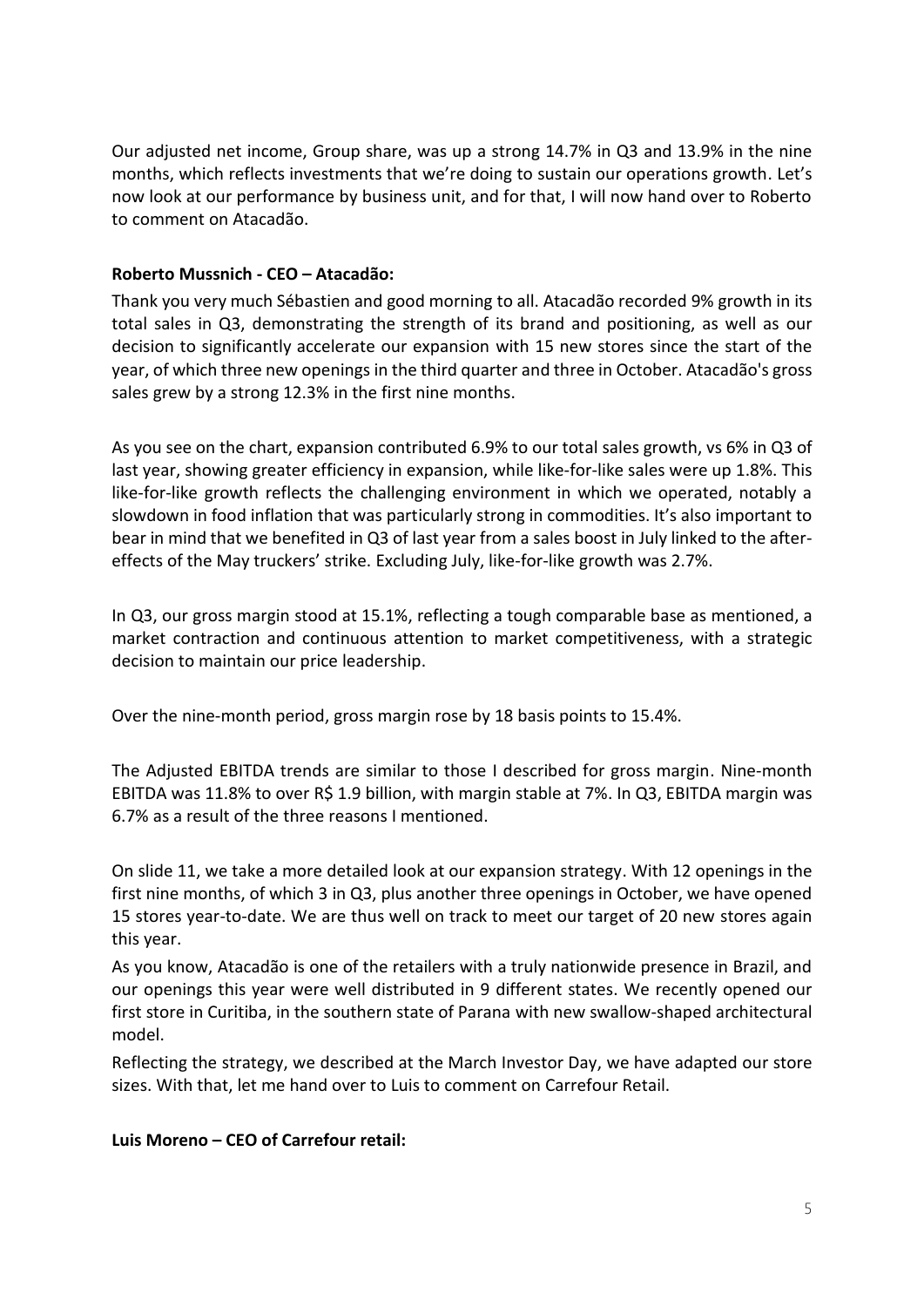Thank you Roberto, and let me say before I begin how happy I am to join Carrefour Brasil and be able to contribute to further developing its retail activities in Brazil. On slide 12, you see the main performance indicators for Carrefour Retail.

Quite simply, the strategy we have been executing over the past couple of months is clearly producing solid results. Carrefour Retail turned in its best like-for-like quarterly sales performance in five years, with growth of 8.8% in Q3, accelerating over 8% in Q2 and 6.1% in Q1. Like-or-like sales were up 7.2% excluding e-commerce.

Gross sales ex petrol in Q3 were up by 8.8%. This strong sales growth validates the strategic decisions we have taken over the past year, as sales growth drivers included strong non-food sales, ongoing food transition initiatives such as the sales of organic and private-label products, growth in our repositioned hypermarkets and convenience stores, omnichannel initiatives such as Click & Collect and Drive and the development of our non-food and food ecommerce, which is boosted by our partnership with Rappi.

This has allowed us to post a 4.3% increase in tickets in our stores and market share gains in all categories, notably a 250 basis-point gain in hypermarkets in Q3, the biggest market share gain since the start by Nielsen of the historical series.

Gross profit rose in Q3 in double digits, at 10.2%, and was also up by a strong 6.3% in the nine months. Gross margin was also higher, up by a strong 84 basis points to 25.7% in Q3 and by 36 basis points in the nine-month period. This improvement reflects better margin at Carrefour as a result of commercial initiatives and operational improvements as well as logistics efficiency. It also reflects better gross margin in our e-commerce as a result of scale and the greater weight of our marketplace in total e-commerce sales. In the first nine months, gross margin grew both at Carrefour Retail's stores and in e-commerce.

In Q3, adjusted EBITDA pre-IFRS 16 was up 7.6% to R\$199 million even as we invested to develop our omnichannel initiatives, and in the nine months, it was up 0.9%.

And beyond financial aggregates, let me mention one customer satisfaction number we are particularly pleased with: Our store NPS reached 44, the best performance of the last three years. Let me now hand over to Paula to present our e-commerce advances.

# **Paula Cardoso - CEO of Carrefour eBusiness Brasil (CeBB):**

Thank you, Luis. Let´s go to slide 13. Well, let's talk about eBusiness, whose main objective is to accelerate the connection between the touchpoints of our ecosystem, valuing our assets through our omni proposition, which is to delight our customers! Remembering that we are a late mover in e-commerce, we have been able to walk very, very fast. So, let's get started: our Ability to generate traffic, audience and relevance.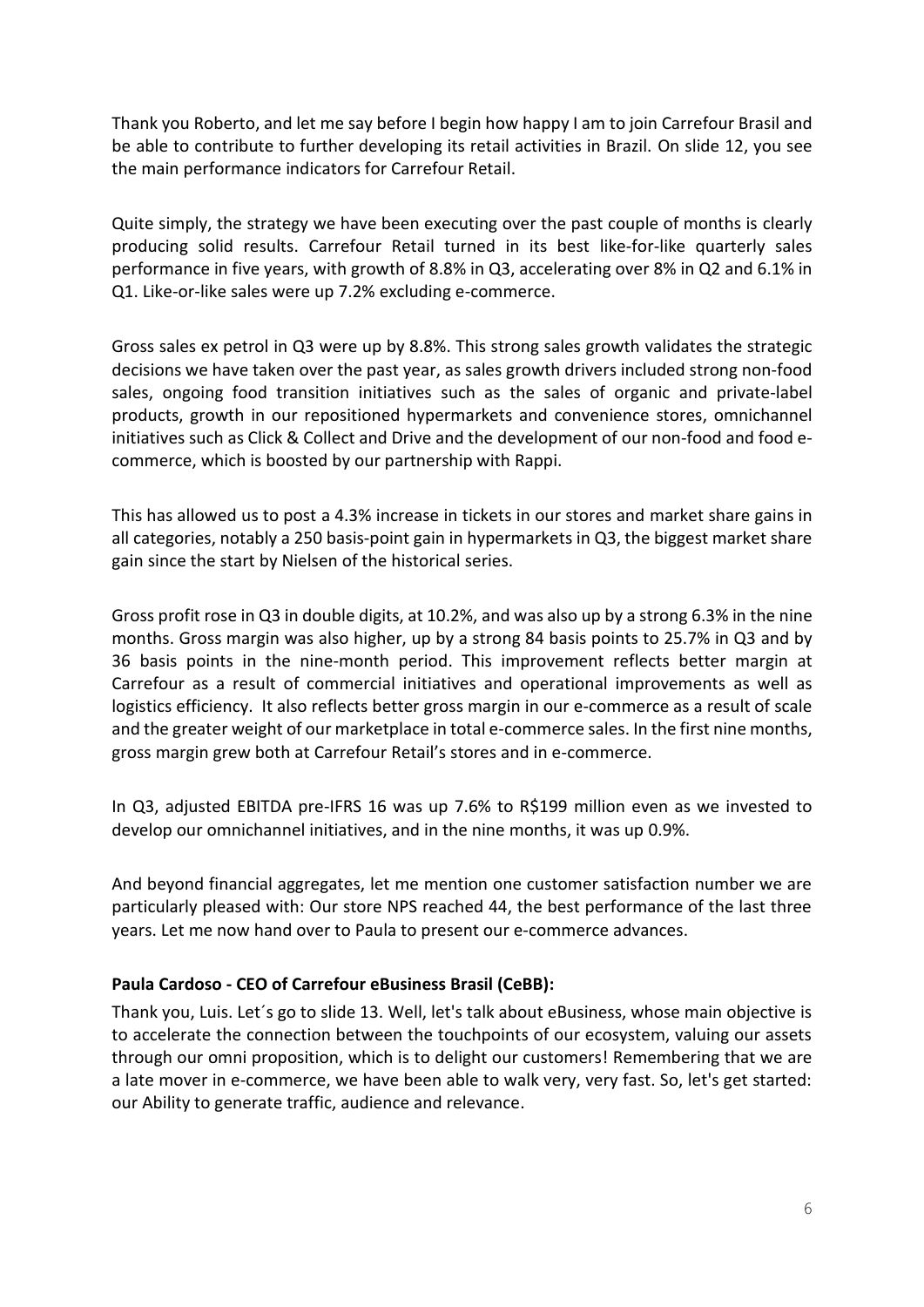In September, Carrefour was the most popular brand in the country in the food segment, accounting for over 25% of searches, according to Google and with traffic growth of 70% over the previous year. The audience on our APP is no different, 56% YoY growth in downloads. The award for the most beloved retail brand, according to Consumidor Moderno Magazine, confirms the sustainability of this process!

As a result, we have increased our online sales and conversions. I will talk separately about food and non-food operations as they are in very different maturation stages. Let's start with the non-food operation.

Our non-food e-commerce and marketplace operation already represents 26% of Carrefour's non-food sales. We have tripled the number of SKUs in the last 12 months to over 3 million SKUs and over 3,000 sellers. Our marketplace already represents 23% of our e-commerce, with growth of 106%, contributing significantly to our competitiveness and profitability. All of this has led our non-food revenues to grow almost 60% in 9 months.

The food e-commerce platform, our small big start up, which has grown by a Chinese-like 142% in nine months and is already starting to make an important contribution to the group's strategy and growth and store traffic stimulation. As announced, we have opened 7 sides stores in our Hypermarkets through October. A disruptive logistics model that allows us a high level of service for our customers: For example, we achieved 98% in the complete order index, with a 23% reduction in the cost of delivery and a very high repurchase rate. A great achievement for a startup! We currently have operations in Sao Paulo, Brasilia, Belo Horizonte and Curitiba and we continue our strategy of being leaders in food e-commerce. Rappi continues as a significant partnership, already operating in more than 27 cities and helping us in this acceleration.

All of our e-comm operations brings Carrefour more than 45% new customers with our ecommerce expansion, reaching 60%.

Moving to Omnichannel Propositions next slide - non-food Click & Collect is now available inside and outside our stores with over 200 distribution points and representing 10% of nonfood e-commerce sales. There are already 106 food Click & Collect and 26 Drives and despite being a new model of food purchase, they already represent 8.5% of eligible food ecommerce sales (ex-Rappi). This year we also expanded the Click & Collect Store Inventory, buy on the website, get the store inventory!

By the sum of all these initiatives, by September they already accounted for more than R\$ 190 million in sales, reaching a 1112% growth, not to mention that around 25% of digital customers who pick up at the store make additional purchases. It is the client ratifying the omnichannel proposal.

The Power of Data - Increasingly, we are moving toward personalized offers based on knowledge of our customers. Currently 89% of our campaigns are already customized. This is only possible through marketing automation and the use of artificial intelligence, which take into account the customer's consumption journey, the best purchasing timing and products that adhere to our customer's profile.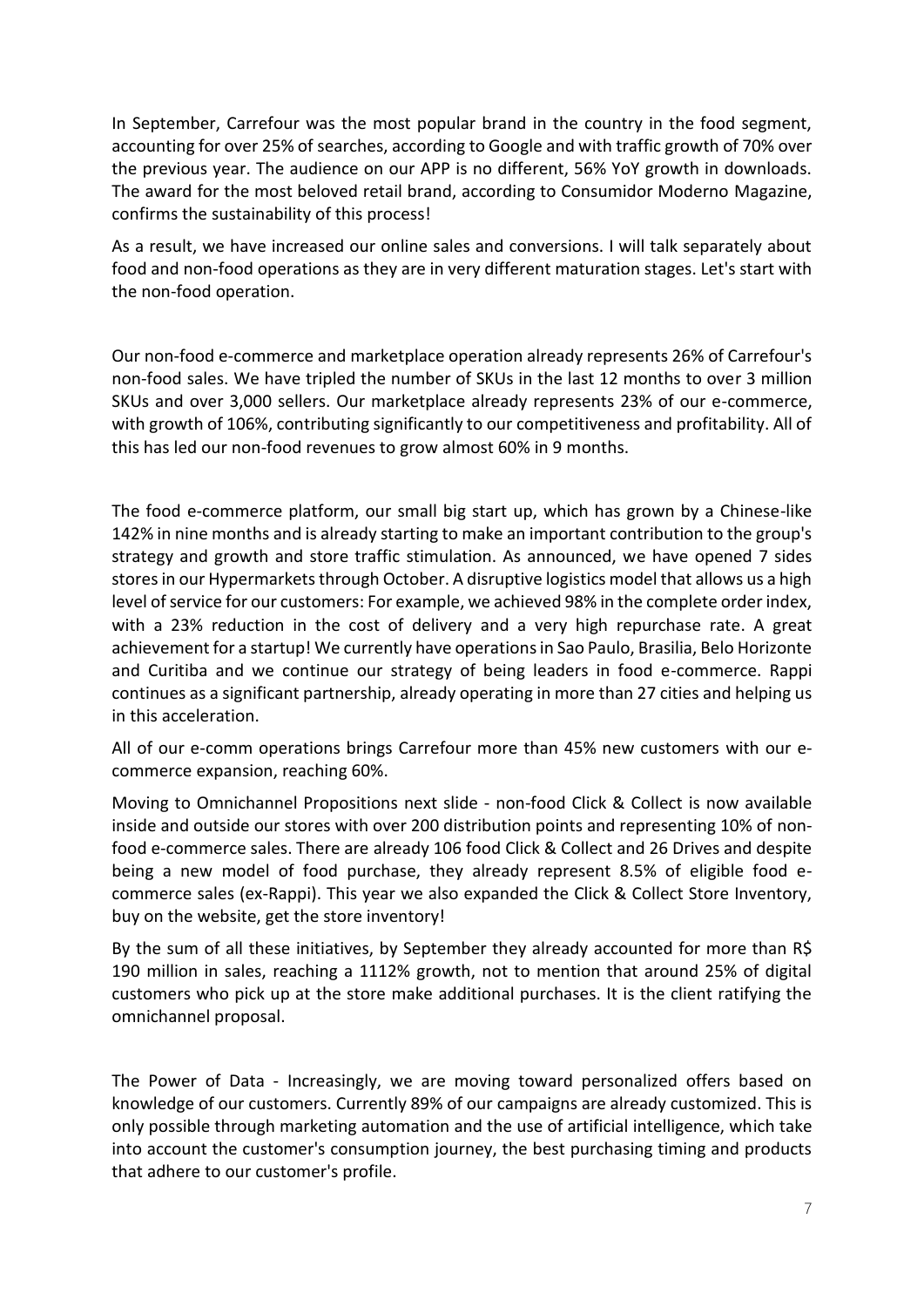Highly engaged Meu Carrefour customers increase their average spend by up to 50% and their lifetime value is 14.5 times higher than that of an occasional customer, 81% own a Carrefour card, 81% frequently use Private Label and 49 % are Omnichannel.

We created our engagement index that can measure customer compliance across the entire ecosystem: shopping in different store and online formats, app usage, and Carrefour card usage are examples of some of the indicators we track.

We know that the higher the level of customer engagement in our ecosystem, the more they spend at Carrefour.

Since the launch of Carrefour eBusiness Solutions, we have said that startups would be a way to accelerate our skills and time to market. Cybercook is a great example: we have more than 1 million registered users. The big news this quarter was the Buy CyberCook Button that creates a solution to simplify and shorten the steps of the consumer journey. The technology is proprietary and developed by CyberCook, using machine learning. This is one of the first steps in making ACT FOR FOOD tangible and leading the food transition for Brazilians.

To close on our partnerships with start-ups, eWally, our digital wallet will be the cornerstone for positioning our APP as the main relationship vehicle. Today we have achieved 154% growth in sales with the APP, demonstrating our strategic focus on solutions that make life easier for the customer. The program has gained relevance and our Carina Atrtifical Intelligence-powered virtual assistant should reach 2mm interactions by 2019. It is interesting to note that 60% of conversations are searches for store offers and the vast majority of searches are organic, i.e. without media stimulus.

Looking ahead, the purchase of eWally, our digital wallet, is crucial our new "Super App" and our entire ecosystem that should benefit from the entry of a large unbanked mass that can access all our programs and loyal customer benefits. We don't want to be one more, we want to be a relevant APP in the journey and life of our customers.

Let me now hand over to Carlos Mauad to talk about Banco Carrefour.

### **Carlos Mauad – CEO of Banco Carrefour:**

Thank you, Paula. Banco Carrefour posted another quarter of very strong growth.

Total billings in Q3 rose 30.6% to R\$ 8.4 billion, driven by growth in both the Atacadão card, whose billings rose by a very strong 57% and now account for 28% of total billings, while the Carrefour Card also grew by a record 22.5% to R\$ 5.9 billion even though it's a much more mature operation. This reflects the many investments we have carried out in our operation, especially in our products, channels and teams, and the success of our commercial initiatives, notably the acquisition of new clients in the store and digital channels. These initiatives increase ON US sales and strengthening our connection with the ecosystem.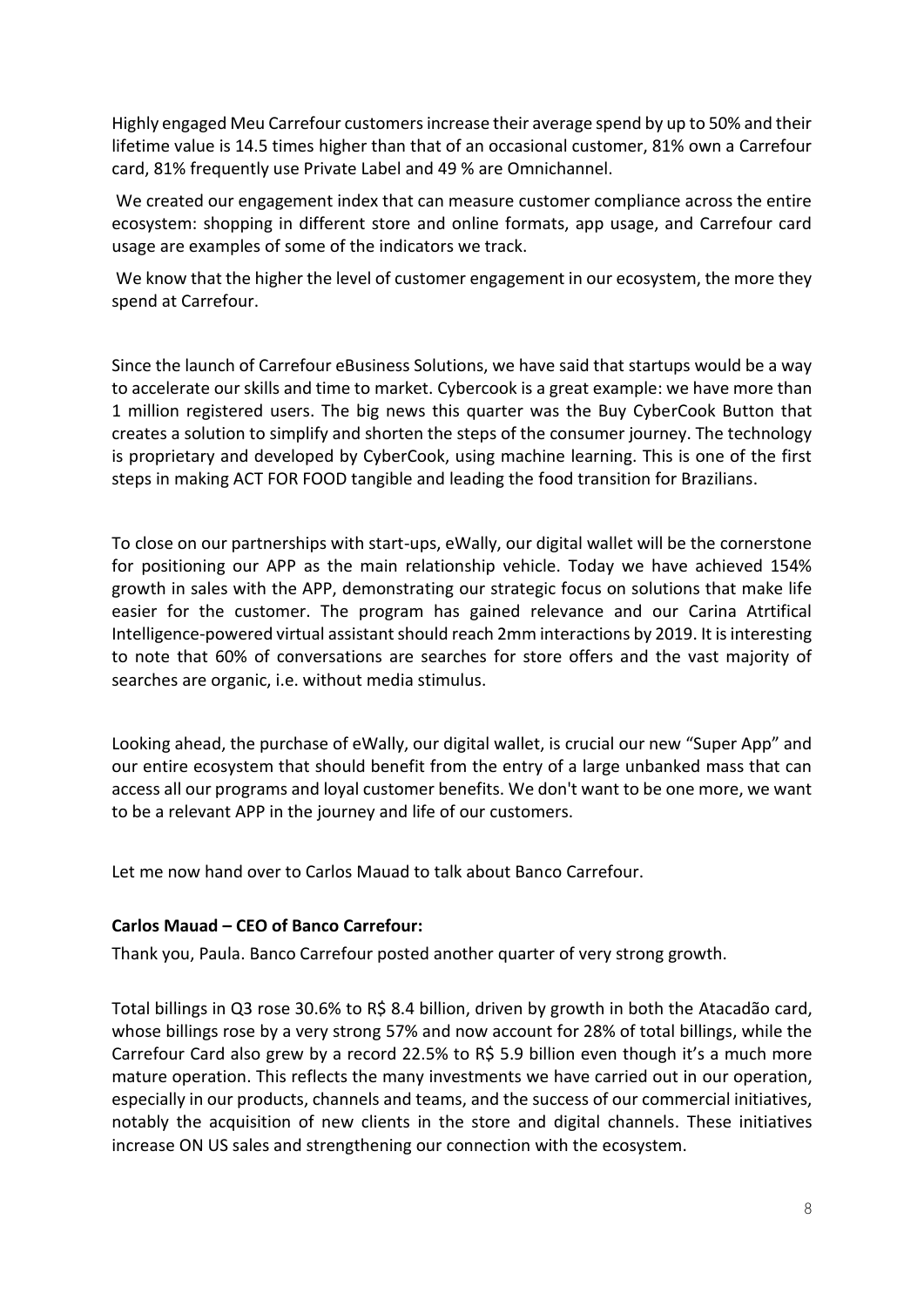The loan portfolio grew 39%, totaling R\$ 10.2 billion in the period, with strong credit quality. On a comparable basis, under the Central Bank methodology, credit provision totaled R\$ 1 billion, with a coverage ratio of 11.5%. This performance is a result of our well-defined strategy, with emphasis on growth, disciplined risk and cost management and the consolidation of a culture of innovation and simplicity.

Adjusted EBITDA also grew strongly, reaching R\$ 268 million in Q3, an increase of 39.6% in relation to the same period of the previous year. Over nine months, Adjusted EBITDA was up 23% to R\$ 765 million.

On the next slide, I would like to share with you some examples of how we are turning our technology investments into better customer experience and greater convenience.

The company's transformation process is nearing completion and we are beginning to reap the rewards of new work dynamics, as shown by the speed at which we can deliver new solutions to our ecosystem.

We are moving ahead in digital payments, with payments via QR code and NFC through our app, and payment via Google Pay and Samsung Pay. Carrefour cardholders can authorize their purchases using their smartphones and smartwatches at Carrefour stores and various other stores, applications and e-commerce sites.

We rebuilt the entire digital acquisition strategy, with a four-fold increase in the number of cards sold through the channel. The new digital relationship experience utilizes Progressive Web Applications, or PWA, technology that delivers uniformity across digital channels, performance for our customers, and cost efficiency in their development.

We also implemented the Atacadão card discount program by differentiating the product from the value proposition perspective.

In addition, we are developing a digital account that will offer a variety of services such as payroll transfers, bill payment, mobile recharge and access to credit bringing convenience and a better store experience to our customers. The acquisition of 49% in Ewally is part of this strategy. This transaction further strengthens our ecosystem and our digital transformation.

Let me now hand back to Noël for his closing remarks.

### **Noël Prioux – CEO of Grupo Carrefour Brasil:**

Thank you, Carlos. To conclude, I think you saw through today's presentation that the Carrefour Brasil ecosystem is at work and advancing. Our growth, even in a challenging consumption environment, is the consequence of a well thought-out and well-executed strategy and demonstrates the power of our ecosystem.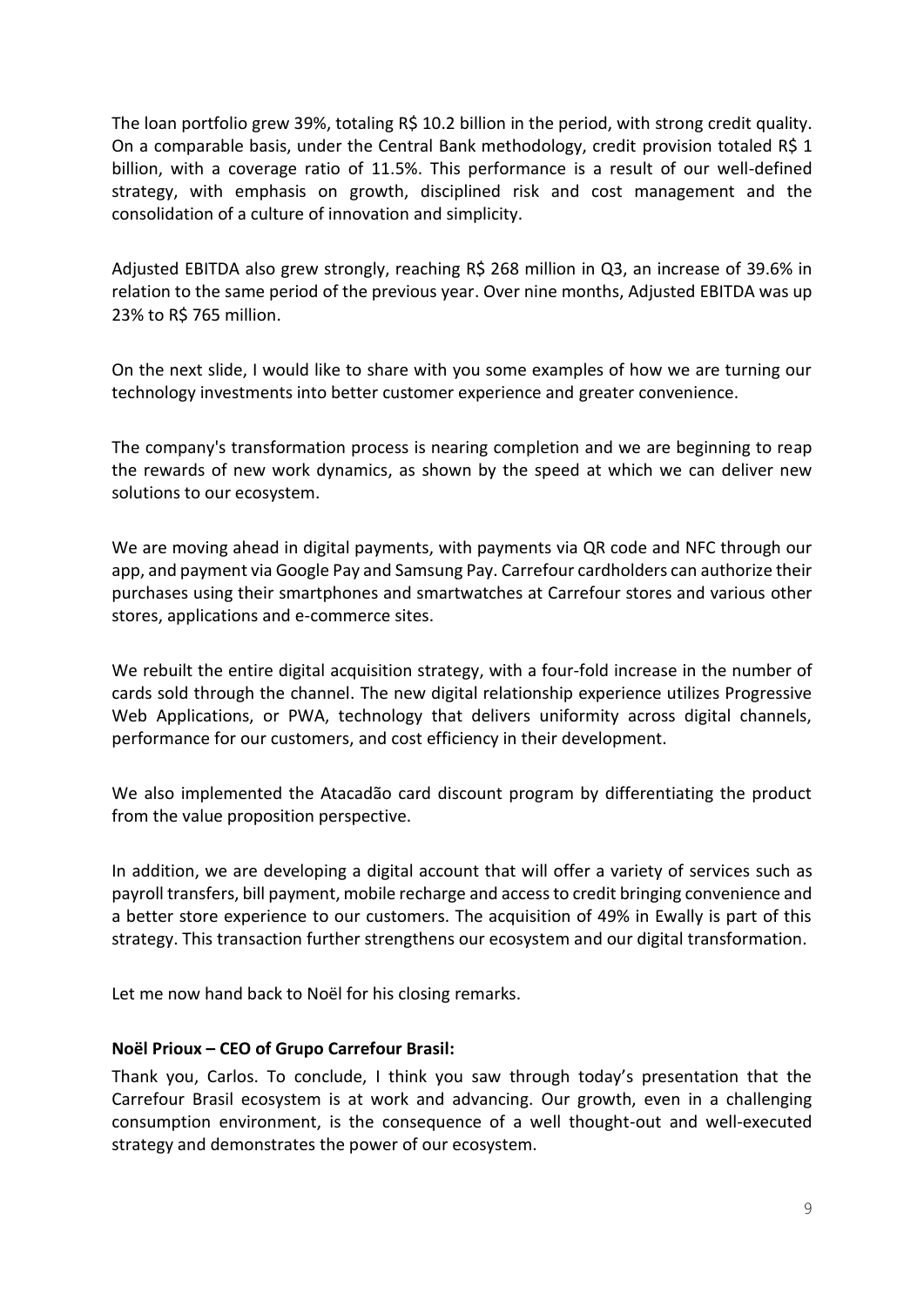It's all about connecting our clients, our stores and our services through multiple touchpoints to increase share of wallet and generate more sales.

The result of this is that: we multiplied touchpoints with clients through our website, our partnership with Rappi, Click & Collect, Drives and physical stores.

And we continue to offer more services, be they financial services, express delivery, new partnerships such as digital payments, an enriched offer at accessible prices that attracts customers such as healthy food, organic products or private label.

All these are elements of the interconnected ecosystem we are building to drive more sales and more profitability.

With that, I conclude today's presentation. Thank you very much for your attention and we can now move on to the Q&A session.

### **Operator:**

Dear guests, now we will start the question-and-answer session. To make a question, please press \*9. We already have here the first questions, the first question comes from Mrs. Olívia, JP Morgan. Good morning, Olívia.

### **Olívia Petronilho – JP Morgan:**

Good morning people and thank you for taking my question. In fact, I have two questions about the margin of Atacadão and Retail. Firstly, Atacadão, Roberto broadly discussed on a heavier competitive environment, and your low-price strategy. Then, when we think about gross margin, EBITDA margin, could we consider a margin in the medium and long term returning to that historical level, perhaps a balance of 14.6?

Or with your scale today, do you believe this margin has potential to increase compared to previous periods? When we look at retail, we can see especially a combination of a promotional strategy for hypermarkets, and on the other hand, growing e-commerce, despite investments, the marketplace is increasing its penetration, isn't it? Then, if you could explain what you expect from EBITDA margin evolution for retail, and when e-commerce will reach a breakeven. Thank you.

# **José Roberto Meister Mussnich – CEO - Atacadão:**

Good morning Olívia, thank you very much for your question. Commenting on Atacadão, considering our topline position, we always drive the best results in terms of margin and sales. Since the market is a living being, it virtually changes every day, within our value proposal of leading the everyday-low-price and all-in-all meeting the needs of people and businesses. We work on a good balance between margin and sales, every day. Obviously, in the past, we had a few opportunities to improve our margin. If this opportunity arises, we will, of course, take advantage of it. What I mentioned this quarter is the market came a bit more depressed, then,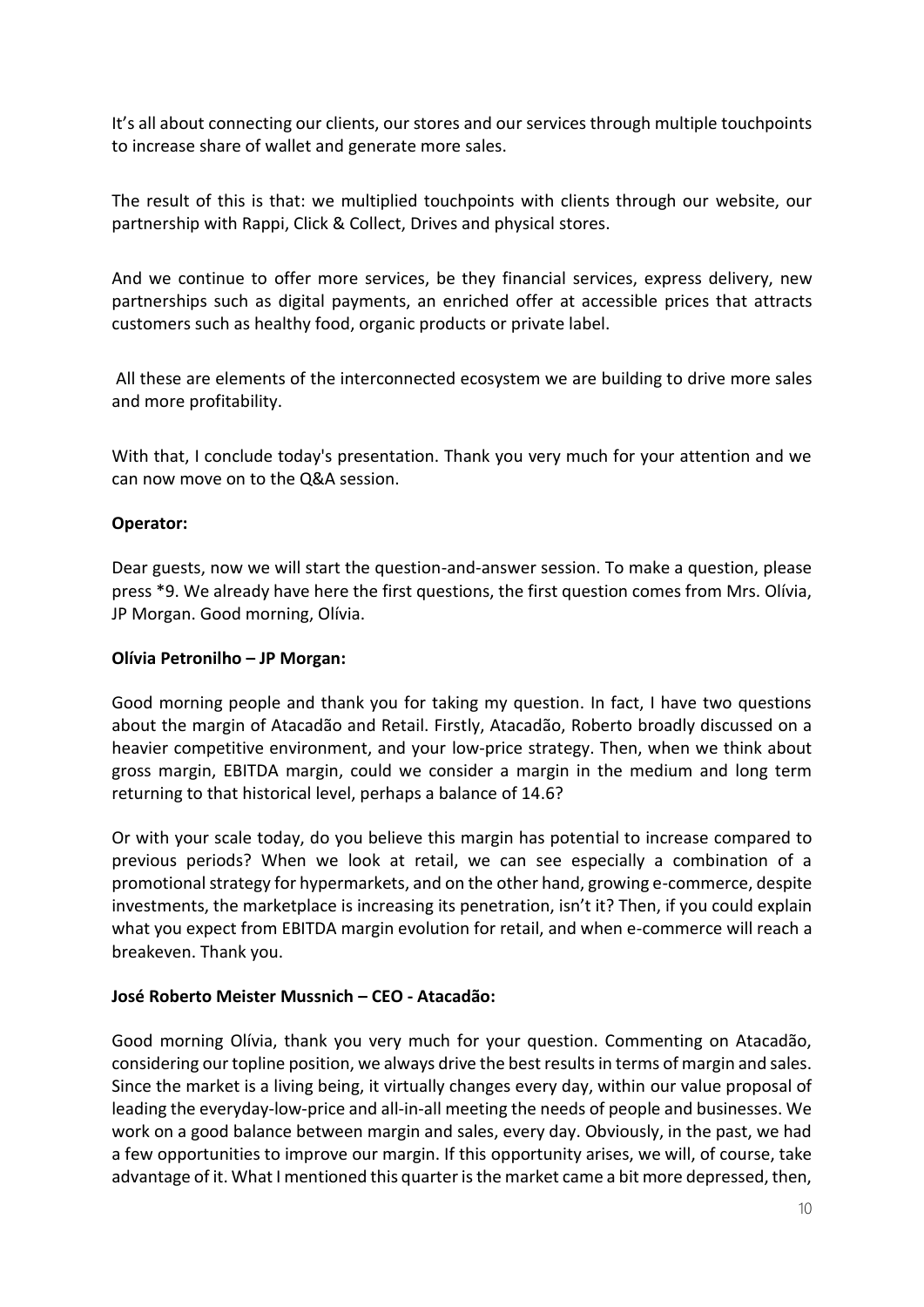incentives were necessary to boost sales, and we will always work to balance margin and sales. I expect to have answered your question.

## **José Luis Gutierrez, CEO of Carrefour Retail:**

Referring to Retail's EBITDA, we manage to balance Retail's EBITDA in 3Q19, despite strong investments to develop omnichannel and our estimate is to continue sustaining a reasonably steady level of EBITDA and strongly expecting growth to step up.

### **Olívia Petronilho – JP Morgan:**

Excellent, could you give us a technical overview of EBITDA, if we only look at e-commerce, we can see strong investment in food and e-commerce, but the marketplace also contributes, doesn't it?

### **Sebastien Durchon - CFO:**

Good morning Olívia, this is Sebastien speaking. Only adding to what Luis has just mentioned, six years ago we launched the fast food, and we always questioned that several years would be necessary to reach the breakeven, but you need to understand a relevant point, we have been broadly discussing the ecosystem, and our e-commerce already brought several benefits to the ecosystem. In the bank, for instance, today we have a 2 billion sales account, which is a lot in six years, we already have additional revenue for the bank, thus, helping the bank to sell more cards. With physical stores this is the same. If you think of electronics, non-food ecommerce, today very focused on electronics, we grew by 60%, 70% in three years, sales volume also increased.

Then, obviously, today we have much more competitive prices, we can invest, thus, an endless cycle initiates in the ecosystem. We manage to invest even in cheaper accesses, we have a high like-for-like sales, a two-digit growth in electronics, and e-commerce growing very quickly. Then, our vision of e-commerce has to understand the impacts on the system as a whole. Then, all our digital initiatives, at the end of the day, they impact the physical store and the ecosystem as a whole.

### **Olívia Petronilho – JP Morgan:**

Perfect, thank you.

### **Operator:**

Our next question comes from Richard, Bradesco. Good morning, Richard.

### **Richard Cathcart – Banco Bradesco:**

Good morning people. I would like to make a question to Paula about e-commerce. On slide 13, you mentioned Retail NPS, different fulfillment solutions. Carrefour.com's NPS is 52, for instance, this figure is lower than you would like to have. I only would like to understand why this figure came below Click & Collect, for instance, and what do you have to do to improve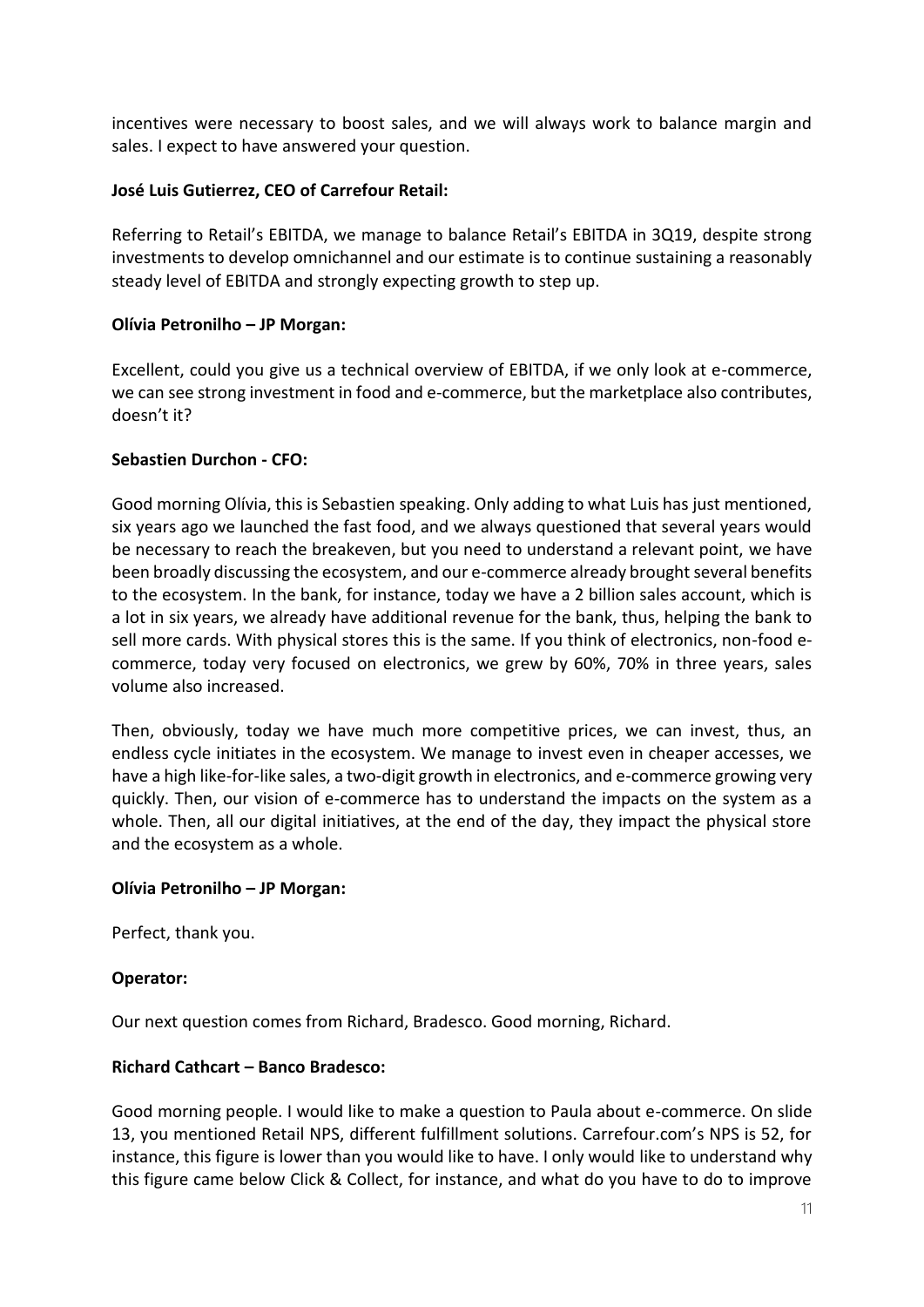this NPS? My second question is to Roberto, just following up Olivia's question. The investments you made in the third quarter to stimulate shopping, traffic, was Atacadão's first move in the market, or was it your decision, a response to few more aggressive competitors? Thank you.

## **Paula Cardoso - CEO of Carrefour eBusiness Brasil (CeBB):**

Hello Richard, answering your question, NPS has been consistently improving. In our opinion, an NPS of 52 is not an unfavorable result, we have been strongly mapping three major impacts on our service quality. Certainly, logistics and delivery are always a challenge in Brazil, a matter of stabilization. We have been working on this now, our delivery time, just for you to have an idea, over the last four months, we improved delivery time from 2.5 to 1.2 days.

Thus, we have been strongly working on quality. Our value proposals are very innovative, and they enchant clients. The shopping experience is very pleasant, you purchase a product, stop your car, and less than one minute, your product is inside your car. This is a competitive advantage in Brazil and client appreciates. The client is not comparing the site with drive, he is comparing site with site, the entire browser experience, and he is paying attention to a specific delivery service. When we refer to the dot.com, he is paying attention to home delivery. Then, these are difficult to be compared, but we can see a positive trend of our NPS across all lines.

### **José Roberto Meister Mussnich – CEO - Atacadão:**

Good morning, Richard, and thank you for your question. First, I think we need to understand that the market is a living being, thus, we need to act in this market according to our expectations. In fact, I would not say that this was a response to competitors, but to own demand, that is to say, when you see a slightly tightened demand, we consistently react to that, and this is what we have been doing. Fortunately, the elasticity of such demand focuses on the merchant, and answer is very fast. I've heard your comments on 1.8 like-for-like. The basis of 1.8 like-for-like, considering the third quarter of 2018, was 6.2.

Then, we really saw a different scenario in October, of the third quarter and we reacted to that. This is an ongoing concern in our business, which means to say, it reflects that our business is healthy, it responds to the market at the exact moment, when the market needs an answer. We are very agile in this regard and concerning competition, obviously, we respect competition, we take a look at our competitors, but forgive me, 'what's is mine, is mine'. We do not give away.

# **Richard Cathcart – Bradesco:**

Ok, thank you, Roberto and Paula.

# **Operator:**

Ok, our next question comes from Gustavo Oliveira, UBS. Good morning, Gustavo.

### **Gustavo Oliveira - UBS:**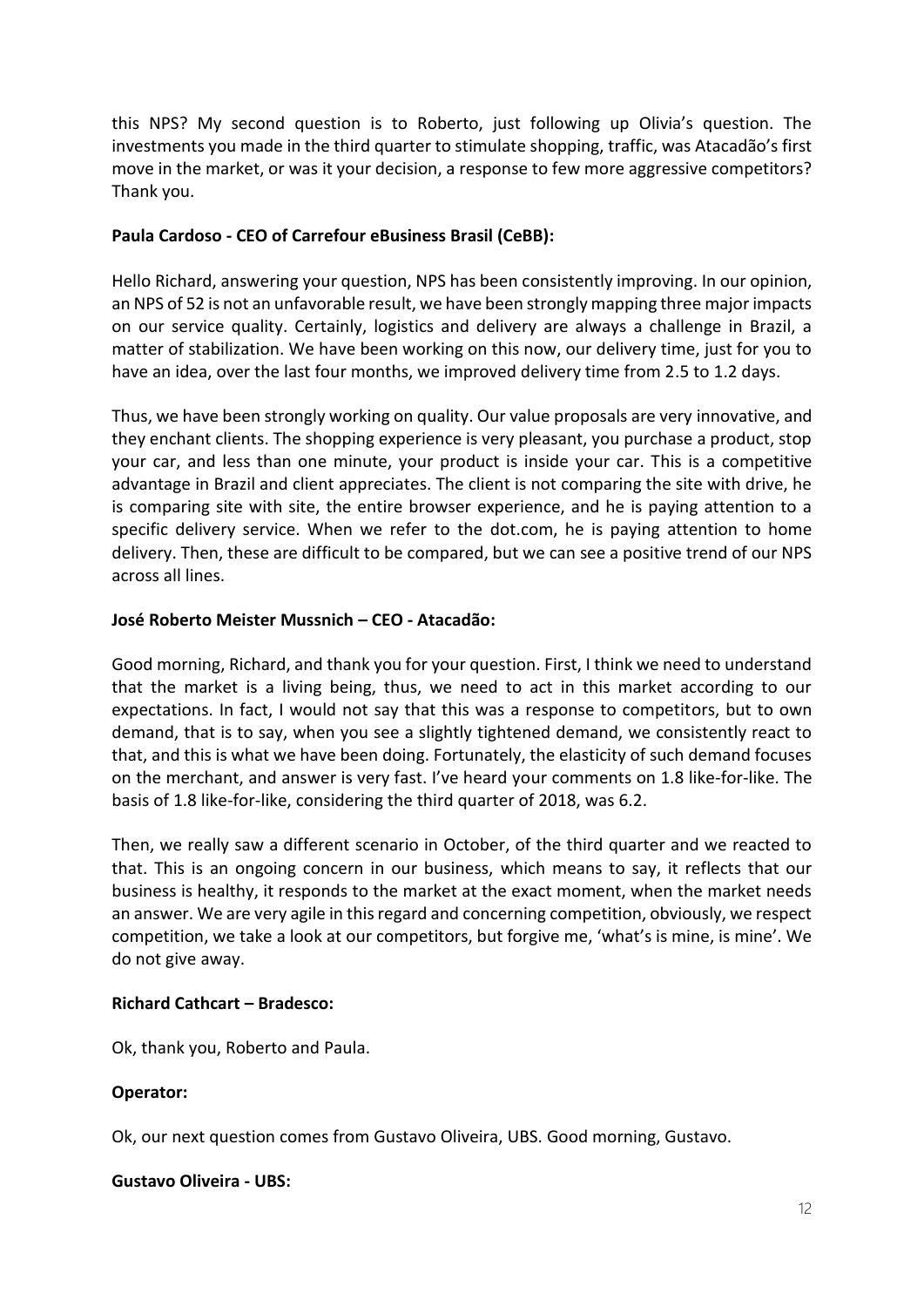Good morning and thank you very much. My question also refers to NPS. Your disclosure was very interesting, Paula, thank you. Besides Richard's comment, what called my attention was Rappi's NPS, on slide 13, one of the lowest NPS, but rapidly growing. Also, when I look on slide 14, you commented on food e-commerce, and 0.5% did not include Rappi, then, I don't know if Rappi is included in the 91.5. I would like to understand, do you think that growing more, I don't know if Rappi's percentage is the highest in your food base, if this NPS is very low, if it is boosted by monetary benefits, if this is a risk for business, or if you have two alternatives, how could you improve this NPS? or if you also will contribute with monetary incentives to keep it strongly growing. This is my first question. I also would like to have a follow-up of Atacadão.

# **Paula Cardoso - CEO of Carrefour eBusiness Brasil (CeBB):**

Hello Gustavo, thank you for your question, it gives me the opportunity to speak of our traditional model, the side store. Rappi started growing very strongly with Click & Collect at stores and it is not included in the 91% we mentioned, which only referred to Carrefour. The Click & Collect at Store offers quick delivery, but it is inefficient in complex orders.

Then, today, Rappi has complex orders at nearly 75%, and when we look at our side store, our complex orders reach 98%, and this is one of the greatest drawbacks in terms of the quality pursued in our food e-commerce. And then what happened? Rappi, since its inception to date, now it starts operating with our side store, the NPS improved 12 points within two months, just because the orders are leaving more complete than previously. Then, our focus here is to improve. Only for you have another idea, when we ask client if he would buy again via Rappi, 94% of clients said they would buy again with Rappi through Carrefour, despite this NPS, because convenience is very good. Then, yes, we have appropriate services, the side store will contribute, but a complete order, today, I would say is the highest drawback, at Click & Collect at Store.

### **Gustavo Oliveira - UBS:**

Ok, this is clear, another question about Atacadão, Roberto, you've mentioned a rapid elasticity and increased business sellers. When you make investments in prices in your operation, how do you perceive elasticity for another part of business, which are the consumers?

# **José Roberto Meister Mussnich – CEO - Atacadão:**

Well, good morning Gustavo, and thank you for your question. We always have been maintaining the everyday-low-price model for consumers, especially referring to the purchase of suppliers. What actually we have been doing is frequently monitoring the market effects, what the market demands in terms of products and changes in these products for end consumers. We believe that by focusing on merchant, we also reach end consumer trends since by and large, the merchant anticipates end consumer's behavior. Then, we take this very seriously, so that our price is always copied, and we do not copy others' price.

Convey the efficiency of our economic model to the benefit of a rewarding price for end consumers. An increased number of transactions we have seen across all stores in Brazil, in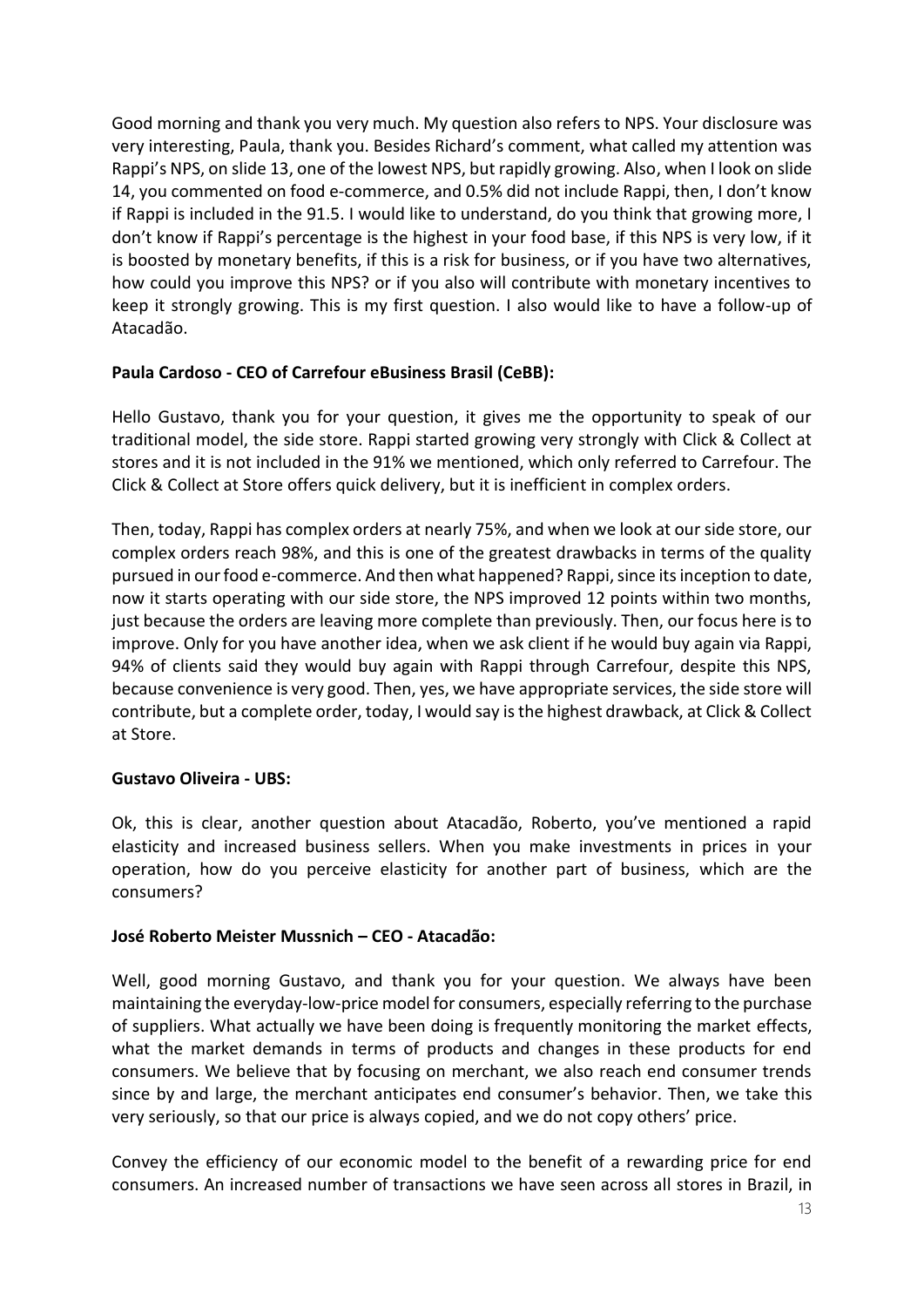lower-value tickets, meaning a substantial move, reflect that we have been assertive in sales pricing. I hope to have answered your question.

## **Gustavo Oliveira - UBS:**

Thank you, Roberto.

## **Operator:**

Our next question comes from Irma, Goldman Sachs. Good morning, Irma.

### **Irma Sgarz– Goldman Sachs:**

Good morning and thank you for taking my question. I have two questions. First, again talking about e-commerce, if we look at the margin the company is delivering, and investments still to be made, growth, and the company's heaviest weight in multi-retail, what do you think in terms of margin for 2020; in 2020, do you think that dilution and improvements may offset the natural pressure from these investments relating to the mix? Or maybe, do we need to reflect on this, on topline growth and look at this margin?

You have already mentioned, I think margin is steady, but I would like to understand how you see the impact of e-commerce, and then, if you could comment on Atacadão's growth plan and this new model of store in Curitiba, if you could give us more details on these changes you have been doing, if you will maintain a pilot test, or if this will be rolled out in the future, or if this simply will be a new model for the new stores to be opened in 2020. Thank you very much.

# **Paula Cardoso - CEO of Carrefour eBusiness Brasil (CeBB):**

Irma, as for e-commerce margin, what I can say is, that's why we are splitting the operations because they are in different stages of maturity. The non-food margin grew year-over-year. We have been reaching a very large scale, and obviously, joint negotiations between physical stores and e-commerce gained a higher dimension, and the operation is taking advantage of this fact. Then, margins improved in non-food with marketplace growth and higher scale. The food operation has no scale, it requires investment, but we manage to operate with a price margin very similar to hyper, but obviously, we have been growing and we will continue investing in growth. This topline is our focus.

# **José Roberto Meister Mussnich – CEO - Atacadão:**

Good morning, Irma. Talking about expansion, Atacadão is on the track of opening 20 stores this year. In 2020, our plan is to maintain 20 stores, and virtually we have 11 stores under construction distributed throughout the country. When we refer to resizing, this is because we always pursue efficiency, and efficiency is directly related to a good balance between the sales area's square meter, the construction cost of this sales area, and the entire operation, which means headcount, paying less IPTU (Urban Property Tax), and increasing income. This resizing has been occurring without affecting our model and our offer to clients, with greater CAPEX efficiency, as we need a substantial CAPEX to open 20 stores in the year. When I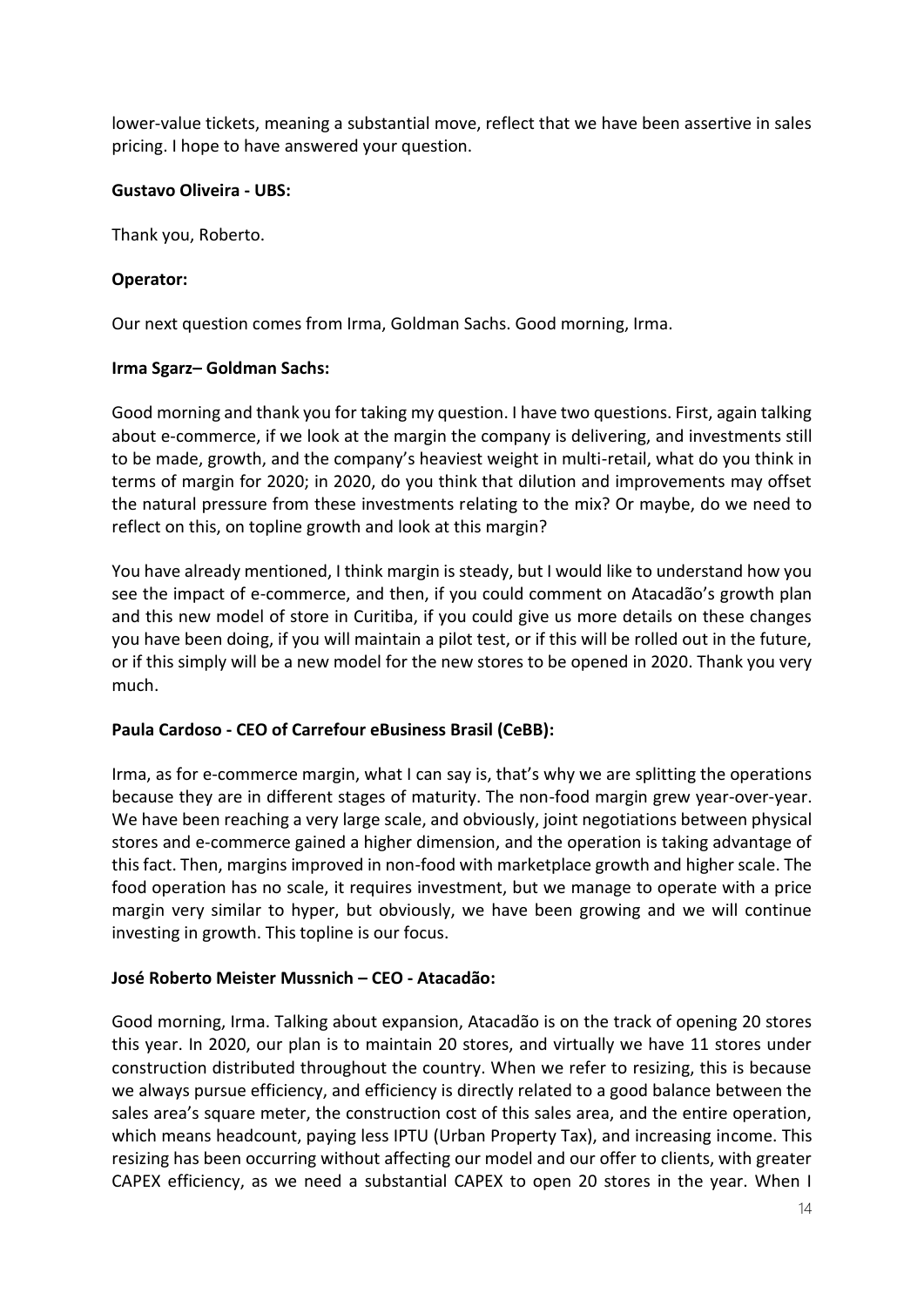mentioned that project we call "Andorinha" (Swallow), this is an architecture project, positioning the store's operation on the top of a single box, you feel like the store is floating in the air. It looked very nice in Curitiba, the store is located on the top of a hill, with a beautiful view and it is a very different project, in terms of architecture. This is it, the beauty, such as the beauty of our business.

## **Irma Sgarz– Goldman Sachs:**

Ok, thank you, but then… (incomprehensible 00:55:31) should we assume that everything will be steady, the size of stores, and CAPEX by store, etc.?

### **José Roberto Meister Mussnich – CEO - Atacadão:**

Did you see we reduced the sales area's square meter? This is not a relevant reduction, but a reduction only seeking efficiency. Of course, if we have the opportunity to improve efficiency, we will take advantage of it. Spend less and sell more is my ongoing concern, but we will find a solution.

### **Irma Sgarz– Goldman Sachs:**

Thank you.

### **Operator**:

Now, we have a question from the webcast, then, I will read the question. The question comes from Paul Trejo, Goldman Sachs Asset. Are like-for-like sales of Atacadão having their momentum due to investments in pricing? Please.

### **José Roberto Meister Mussnich – CEO - Atacadão:**

Thank you, Paul, who is listening to us. The like-for-like of Atacadão is clearly linked to sale. Investment in pricing is a market issue, if market needs, we will do it, but not forgetting that any investment in price, before that, we have what we call negotiation with suppliers. Then, if we gain the margin expected in business, we will negotiate. If you look back, 10 or 12 years ago at Atacadão, this is our model and linked to our type of business. We will invest, once negotiated, to maintain the model efficiency and always deliver what we deliver.

### **Operator:**

Very good. Our next question comes from Pedro, XP Investimentos. Good morning, Pedro.

### **Pedro – XP Investimentos:**

Good morning people, thank you for taking my question. In fact, I have two questions. The first question to Mauad, I would like to understand how much of such a year-over-year growth of 39% is related to the bank's digital strategy, and according to your strategy, which would be the best way of stimulating the digital wallet cash-in, now with integration with Ewally. My second question is to understand the evolution of management alignment over time. In the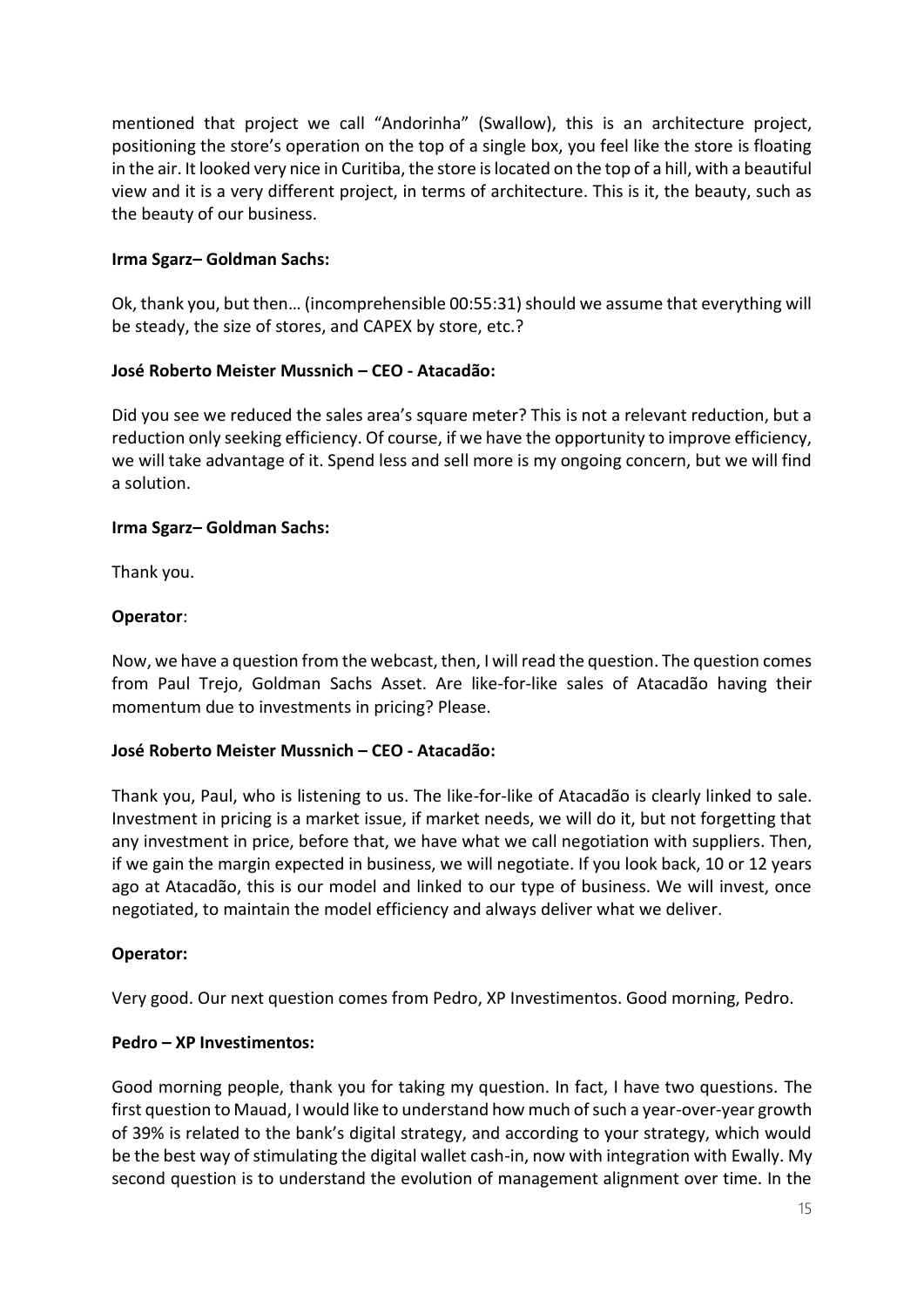last 12 months, the company has changed a lot. Then, if you could explain, from business management to compensation, which are the key KPIs you are looking at now, NPS, customer base growth, did you see any change in the most relevant metrics for the Company? Thank you.

# **Carlos Mauad – CEO of Banco Carrefour:**

Thank you for your question, Pedro. Obviously, such solid growth of the bank is mainly related to the new dynamics of card sale at store implemented this year, the acquisition of new clients at store, with a significantly higher yield, inclusive this is part of our investments in the "Usou Zerou" campaign, a decision made earlier this year.

Then, obviously, we started the year under the aspect of generating revenue a bit slowly, due to a relevant waiver of this revenue coupled with annual fees, but now, we manage to seize part of the benefits of this investment, and growth is an effect. Second, the card sales in digital sales, which have been gaining traction, it is already more representative than our outbound sales, only losing for stores today, which obviously is the key channel, but we can also approach clients out of the distribution network Atacadão and Carrefour, which requires credit, and today, clients can access our portals to buy a card as if it were a traditional card.

Obviously, they are separate from the proposal, our key value proposal, and our ecosystem. But anyway, this is a client seeking credit, and our role today is to effectively grant credit on a differentiated basis. Concerning Ewally, your question is extremely relevant, the key issues associated with digital wallet is that everyone thinks in technology platform, but nobody thinks on cash-in related applications, which is the key challenge of this business. Then, we have few relevant issues concerning cash-in. First, we will offer access to the rebate program, both at Atacadão and Carrefour through the digital wallet.

For that client we cannot approve a branded card, if a client wants to have access to the rebate program, our key value proposal, which currently is only available inside a credit card, with a digital wallet, client may have access to referred program. There is an aspect concerned with convenience, especially at Atacadão, where a lot of money is still used. Thus, client doesn't need to bring money, this is a business we highly believe it can bring more convenience to this type of consumer, this is also a credit-related issue.

We have a percentage of clients, who can't get approval of a branded card, but we will offer a line of credit like a digital private label, wherein we will have a restricted perimeter, with an app 100% enabled by operation, so that client can use this line of credit inside perimeter of Carrefour and Atacadão. Obviously, here we have a reversal of the process, first the checkout, and then the check-in, likewise it occurs with credit card.

First, we spend and then we pay. Also, we should win few relevant points of approval rate with this specific product for the store perimeter of Carrefour and Atacadão. Lastly, referring to your last question, the management structure, which is distributed inside the operation, inside the squads, we already work with KPIs and OKRs completely different from what occurs with officers, including myself. These are movements that take a bit longer to change. Then, these groups, squads and chapters, our center of excellence, they have KPIs including more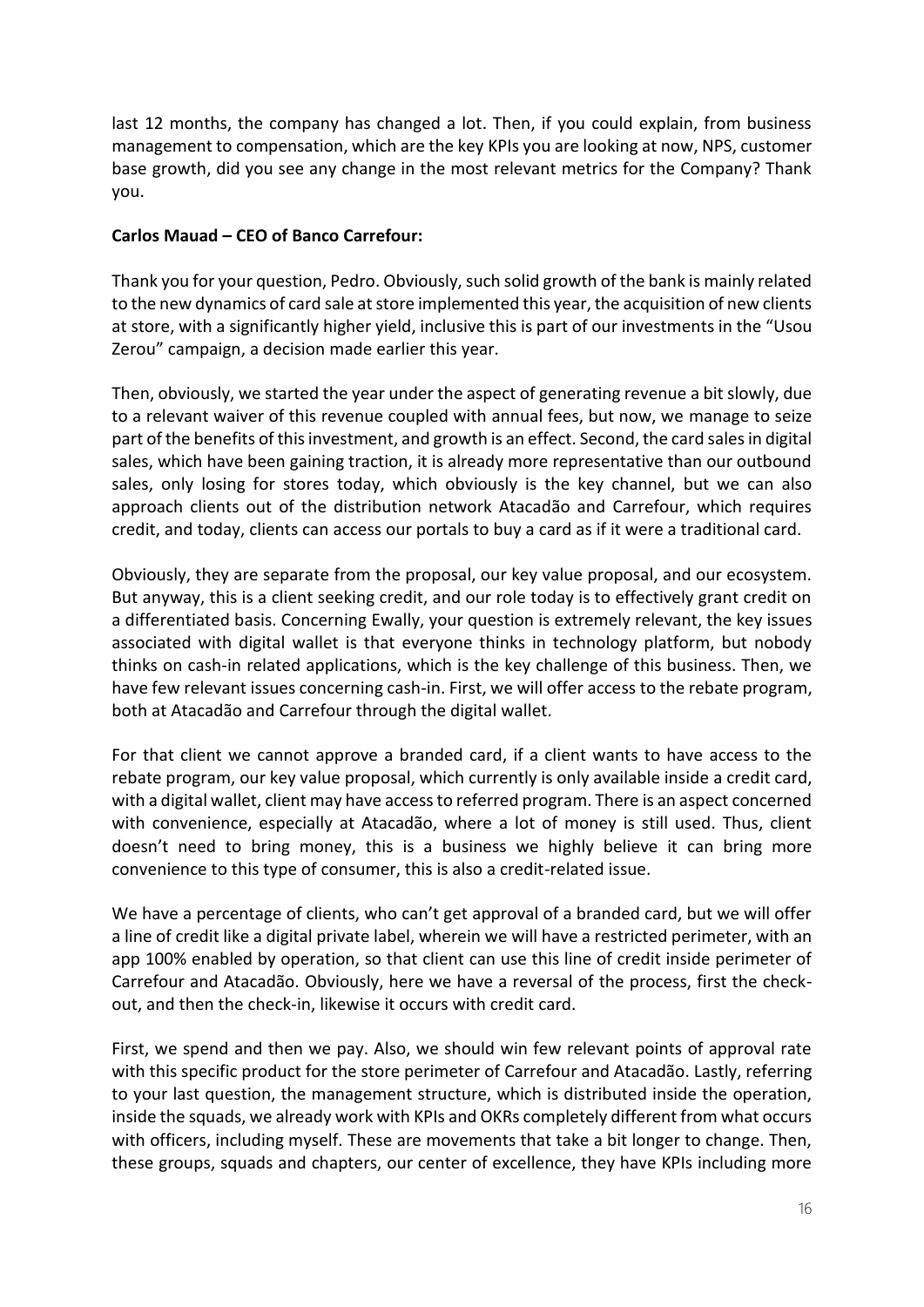qualitative issues, themes directly addressing consumer's needs, themes representing two or three sprints, we are not talking about annual targets.

Then, the new business dynamics we imposed on the bank are also reflected in compensation and how we recognize people. For executive officers, including myself, we still adopt traditional dynamics of scorecard, since we have key PNLs indicators associated with that.

# **Sebastien Durchon - CFO:**

Perhaps the second part of the question about the KPIs, speaking a bit of the group, in such move of digital transformation our bank is already in an advanced stage, but this transformation is occurring in the group as a whole. Then, with the KPIs we have, we would say current KPIs, sales, our operating results are optimum. But you're right, this is an issue we discuss every day here, and what we can see today are transversal KPIs. I think you can see this in our earnings release, in our presentation, we showed the KPIs we have been using. For us, to capture new clients is absolutely relevant, and Paula talked about it. We have 47% new clients deriving from e-commerce. Then, obviously, new clients contribute to our sales, we manage to sell more. We also have clients captured from competitors. Rappi accounts for 40% of new clients, then the KPIs that we disseminate at the organization as a whole, group actions, the capture of new clients, we have the NPS that we broadly discussed in the earnings release, in our today's presentation. Then, we monitor the NPS we have across our businesses. Obviously, the figure we reported today includes an analysis of our points of improvement. Then, I would say, besides the financial KPIs we are continuously monitoring, we gradually add those indicators, which include customer satisfaction.

### **Pedro – XP Investimentos:**

That's great, people, thank you.

# **Operator:**

Now, we have another question from the webcast, from Carole Madjo, BNP Paribas. What are your expectations concerning inflation in the fourth quarter? Please.

# **Carlos Mauad – CEO of Banco Carrefour:**

We have here a difficult scenario to analyze. We only estimate very weak inflation for food sector, all-in-all. We can see a trend at the year's end for perishables, meat, and poultry, with an export development to China, but otherwise, we expect low inflation at the end of the year.

# **Operator:**

Very good, we now close the question-and-answer session. We now turn the floor back to Mr. Noël Prioux, for his final considerations. Please.

### **Noël Prioux – CEO – Grupo Carrefour Brasil:**